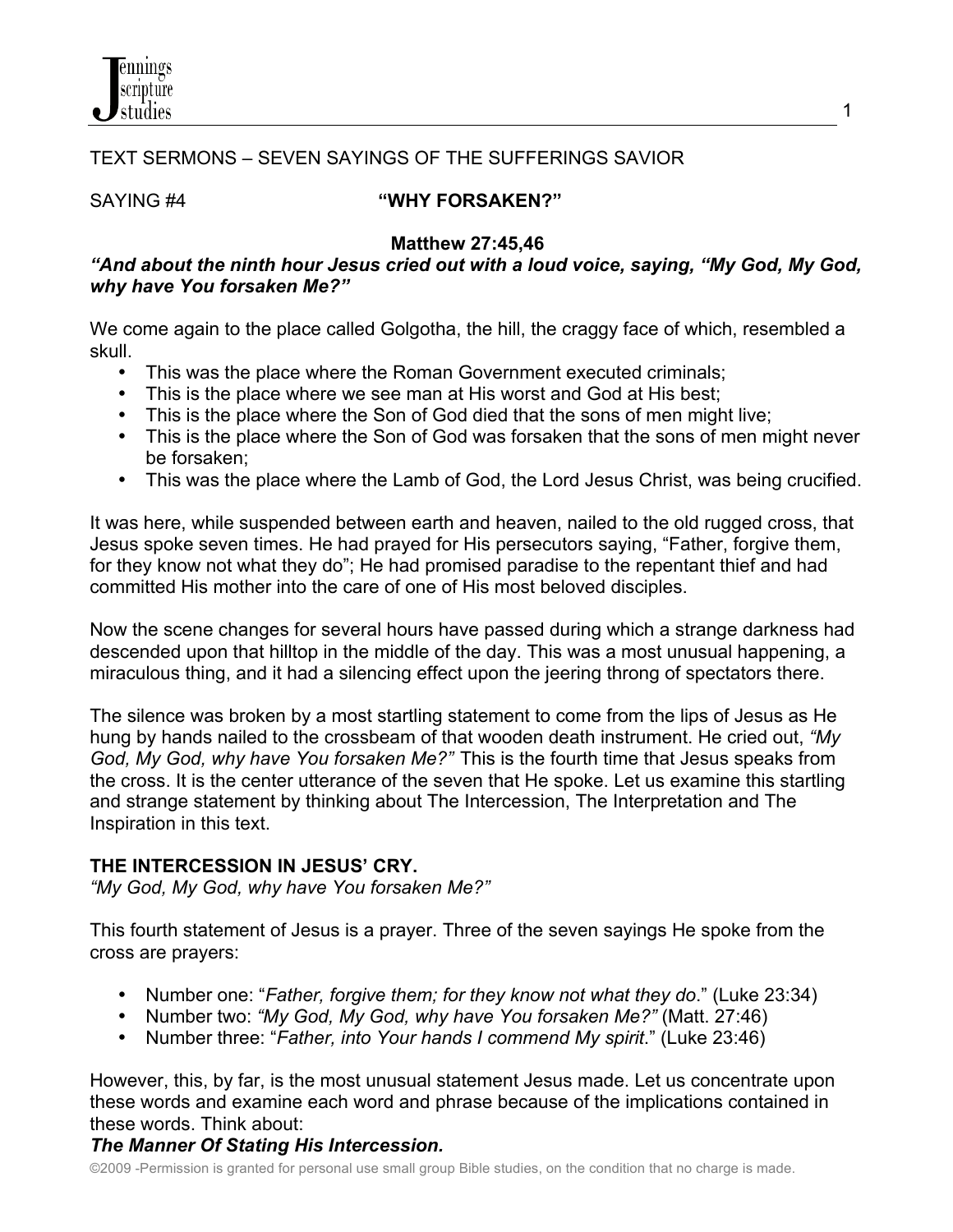These grim words are in the form of a question. This is, so far as the scriptures record, the only question that Jesus ever asked of His Father. During His earthly ministry He always accepted the Father's will without question. Never once did He ask "why", "when", "where", or "how" about anything. He said, *"I do always those things that please Him."* (John 8:29)

But here we have a question, "*Why have You forsaken Me*?" The fact that this is a question does not prevent it from being a prayer. There are many prayers in the Bible that contain the question, "Why?" For example:

- Moses prayed, "*Why have You sent me?*" (Exodus 5:22);
- Gideon prayed, *"If You are with us, why all this trouble?"* (Judges 6:13);
- Job, in his suffering, asked, *"Why have you made me your target? Have I become a burden to you?"* (Job 7:20);
- David prayed, *"Why, O LORD, do you stand far off? Why do you hide yourself in times of trouble?"* (Psalm 10:1) and "*Why do you hide your face and forget our misery and oppression?"* (Psalm 44:24);
- Jeremiah asked, "*Why is my pain perpetual*?" (Jer.15:18).

But we are surprised that Jesus would ask "Why" aren't we? What do these words mean? Some say that He must have lost courage. Not so! He had previously said , *"Now My soul is troubled, and what shall I say? 'Father, save Me from this hour'? But for this purpose I came to this hour. Father, glorify Your name." Then a voice came from heaven, saying, "I have both glorified it and will glorify it again."* (John 12:27,28)

He came for the express purpose of dying for our sins. Hebrews 2:9 makes that abundantly clear: *"We see Jesus, who was made a little lower than the angels, for the suffering of death crowned with glory and honor, that He, by the grace of God, might taste death for everyone."*

Previously He prayed, "Father, forgive them…."; now He prays, "My God, My God." Truly, these are most mysterious words. We cannot understand these things. We notice that there was no reply to His question as to "Why?"

In our lives there are also perplexing situations that force from us a similar question. Let us in such times remember that God's silence does not mean that He does not hear or that He does not care. At the tomb of Lazarus, Jesus prayed to the Father and said, *"I know that You always hear Me."* (John 11:42) God is not deaf. He is always working our His perfect plan in our lives. Jesus' question on the cross was answered on resurrection morning! He is alive and not forsaken! Whatever we are going through – we are going *through*! We will get through! "Yes, though I walk *through* the valley of the shadow of death" – like Jesus, we'll get through!

## *The Mystery Surrounding His Intercession.*

*"Now from the sixth hour until the ninth hour there was darkness over all the land."*  (Matt.27:45)

The "sixth hour" was twelve o'clock noon. The "ninth hour" was 3:00 o'clock in the afternoon. As Jesus was being crucified a strange darkness descended upon the scene. It became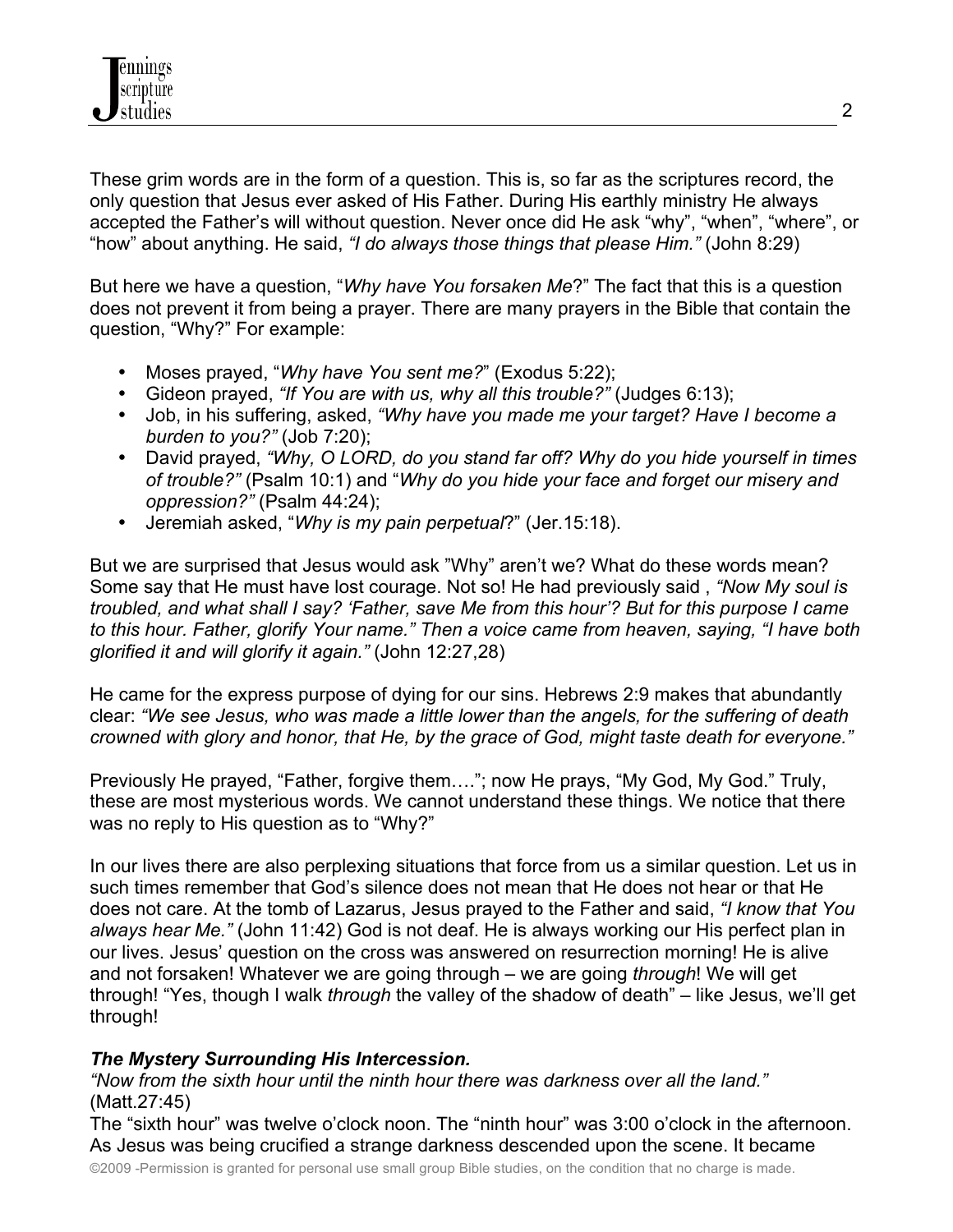midnight at mid-day. For three hours the cross-scene was in darkness. A cosmological phenomenon occurred. Here is a strange paradox – "the Light of the world" (John 8:12) was suspended in darkness!

This is a mysterious development. Something was happening in that dark three hours that cannot be explained this side of heaven. There in that darkness Jesus prayed that questioning prayer, *"My God, My God, why have You forsaken Me?"* This cry of the suffering Saviour is deeply mysterious.

> *"Oh, how dreary, how distressing Bosom rending, soul oppressing Was that terrifying hour; When the Son poured out His being, Shed His lifeblood for the freeing Of mankind from Satan's power!"*

## **THE INTERPRETATION OF JESUS' CRY.**

Each aspect of the crucifixion contains elements that we do not fully understand. This is especially true of Jesus' cry, *"My God, My God, why have You forsaken Me?"* Here was a cry of desolation and separation. Jesus asked, "Why?" When we come to this statement we also ask the question, "Why?" The answer can never be complete this side of eternity. However, there are several rays of light from scripture that will help us understand Jesus' forlorn utterance.

#### *Jesus Was Fulfilling Prophecy.*

Psalm 22 is the Psalm of the Suffering Savior. The opening words are, *"My God, My God, why have You forsaken Me?" Why are You so far from helping Me, and from the words of My groaning?"* This is history pre-recorded.

#### *Jesus, The Sinless One, Became Sin For Us.*

*"He made Him who knew no sin to be sin for us, that we might become the righteousness of God in Him."* (2 Corinthians 5:21).

*"Who Himself bore our sins in His own body on the tree, that we, having died to sins, might live for righteousness—by whose stripes you were healed."* (I Peter 2:24)

#### *The Holiness Of God Demanded That Sin Be Judged.*

Jesus had no sin of His own. He had no sin *in* Him, but He had our sin *upon* Him, therefore He was experiencing the judgment of God for all sin. Jesus answered His own question in the prophecy in Psalm 22 when He said, *"O My God, I cry in the daytime, but You do not hear; and in the night season, and am not silent. But You are holy…."* (Psalm 22:2,3)

In that dark hour we see demonstrated the absolute holiness and justice of God. Because of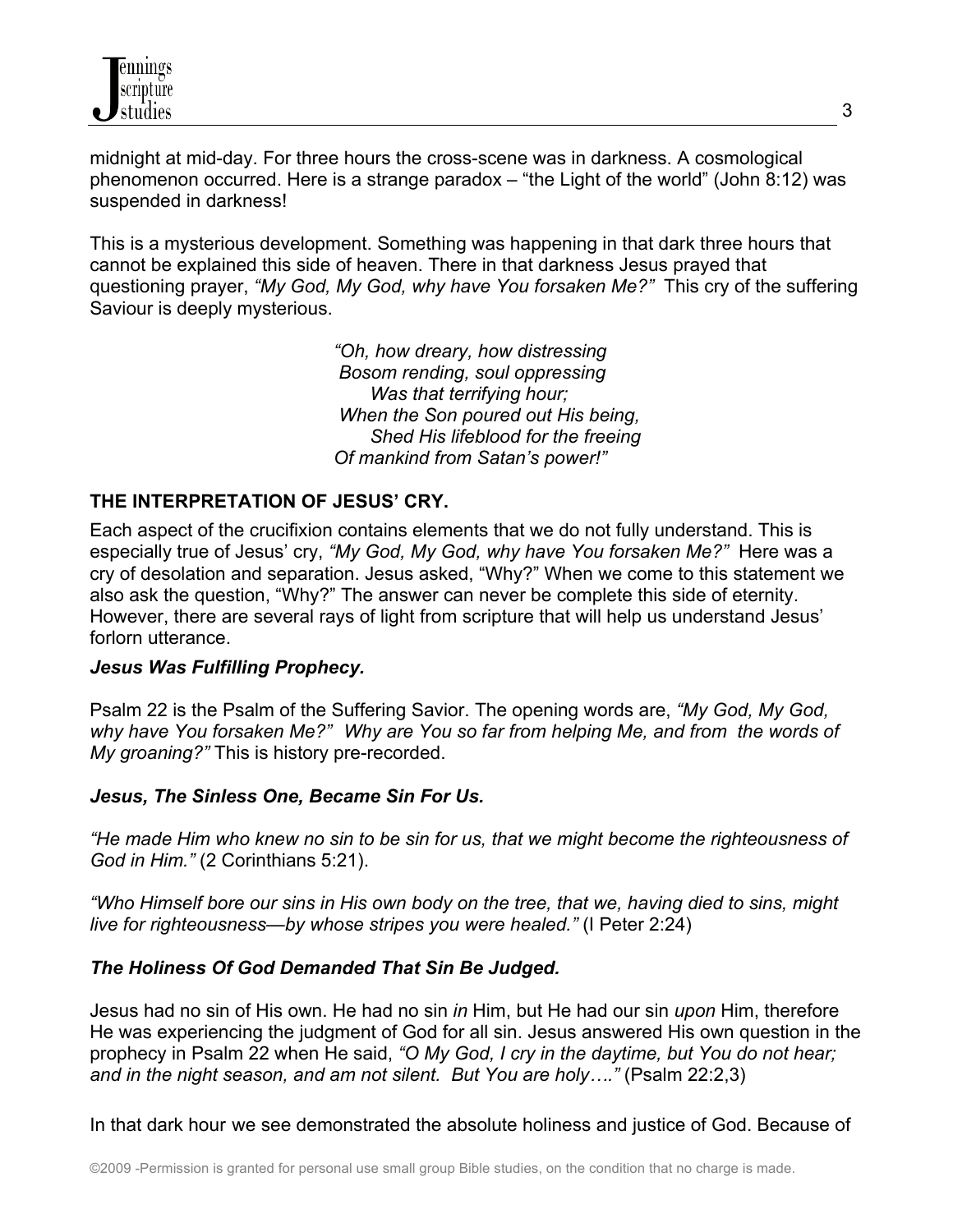that, God had to turn away from Jesus. As Jesus bore that weight of sin, He was experienceing abandonment by God for the only time in all of eternity.

This is more than a creature forsaken by its Creator; this is the God-man forsaken of God. During the thirty-three years He had been on earth He enjoyed unbroken fellowship with the Father. The withdrawal of God resulted in the feeling of loneliness by the Suffering One.

# *Here We Have The Meaning Of The Prayer In Gethsemane.*

*"O My Father, if it is possible, let this cup pass from Me; nevertheless, not as I will, but as You will."* (Matt. 26:39)

What was in that "cup" Jesus referred to? Not only a cruel death upon the cross; not merely desertion by His disciples; not only the ignominy and shame of the public ordeal. No, down in that "cup" He saw the necessary and temporary abandonment He would have to experience.

That God could "forsake" Jesus is inconceivable to the human mind. It is so incredible to commentators that C. H. Spurgeon said, "Frankly, as I come to this verse, I cannot preach on it, for I do not understand it." Martin Luther said, "God forsaken of God, who can understand it"? It may seem that I am being presumptuous to attempt an explanation, but, as humbly as I know how, I have simply tried to restate the obvious. For the complete explanation and understanding of Jesus' cry on the cross, we will have to wait until the shadows flee away, *"For now we see through a glass, dimly, but then face to face."* (I Cor. 13:12)

Now we follow Jesus' Intercession and our Interpretation with Inspiration for us all from the lonely cry on Golgotha's hill.

# **THE INSPIRATION FROM JESUS' CRY.**

What inspiration there is for saint and sinner in contemplating Jesus' cry, *"My God, My God, why have You forsaken Me?"* Ordinarily, one would not look for inspiration in another's agony. However, the Person and the pathos seen here make this a lesson not easily dismissed. There are two glaring points of inspiration for us here:

## *Because of Jesus' Cry God Provided For The Lost.*

*"He was wounded for our transgressions, He was bruised for our iniquities; the chastisement for our peace was upon Him, And by His stripes we are healed. All we like sheep have gone astray; We have turned, every one, to his own way; And the LORD has laid on Him the iniquity of us all."* (Isaiah 53:5,6)

Paul said, He "*loved me, and gave Himself for me*." (Gal. 2:20) That is why He came into the world. Jesus said, "*The Son of man is come to seek and to save the lost*." (Luke 19:10) The atoning death of Christ was the means whereby God could bring sinners alienated by their sin back to Himself. When He cried, *"My God, My God, why have You forsaken Me?"* the answer, from the human perspective, is so that we who trust in Him might never be forsaken. What hope in His hurt; what life in His death; what salvation in His sufferings! *Behind Jesus' Cry God was Proving His Love.*